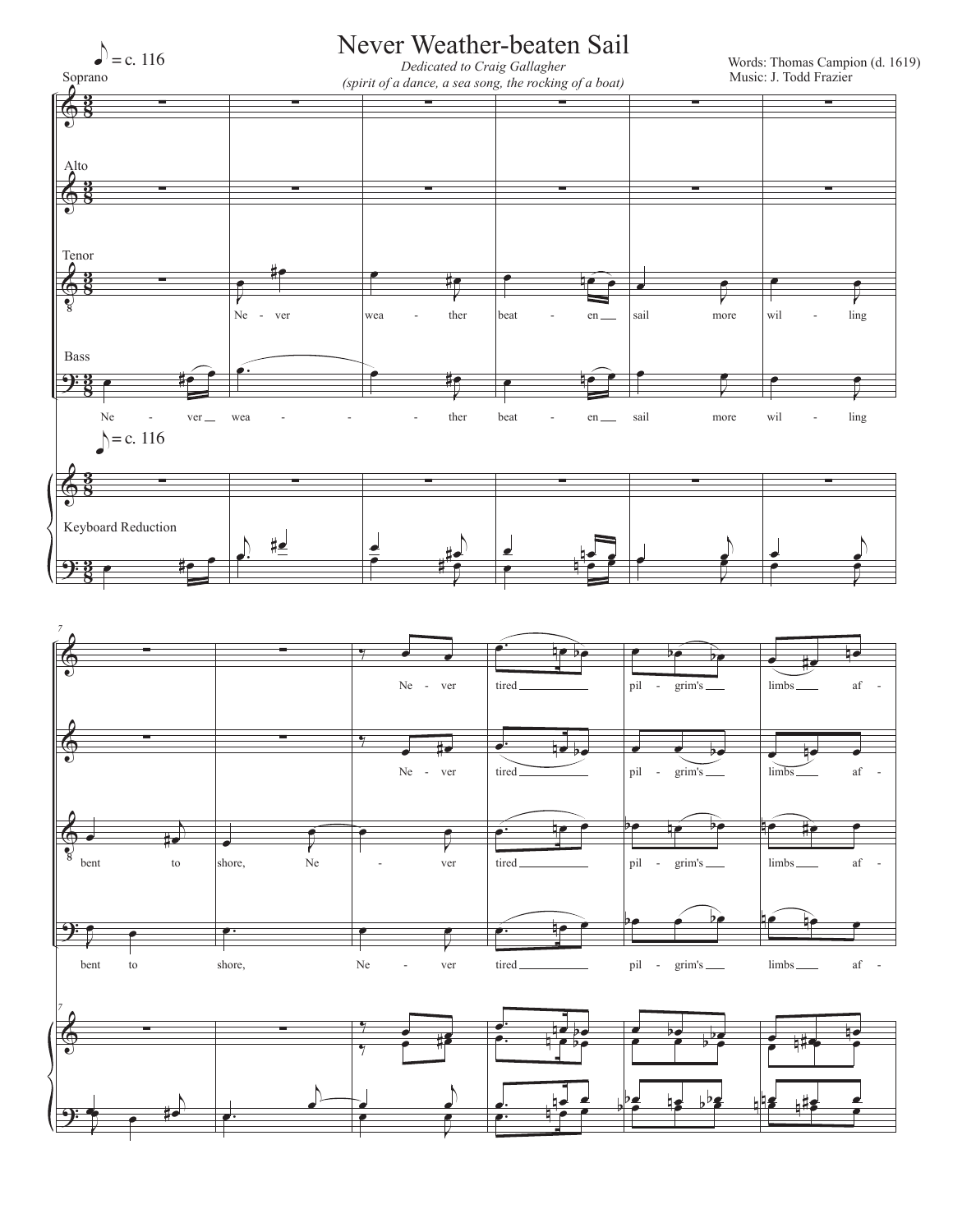



66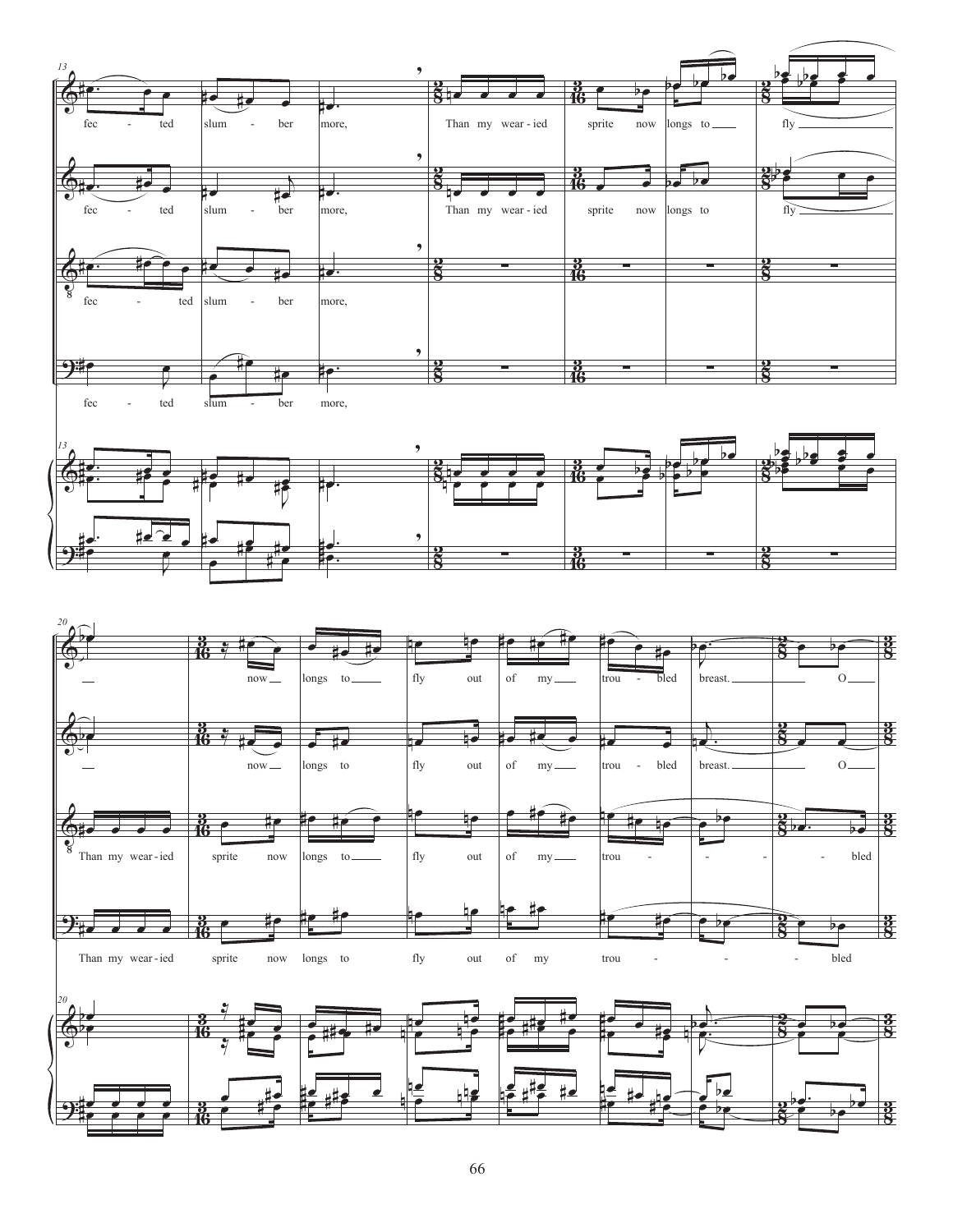

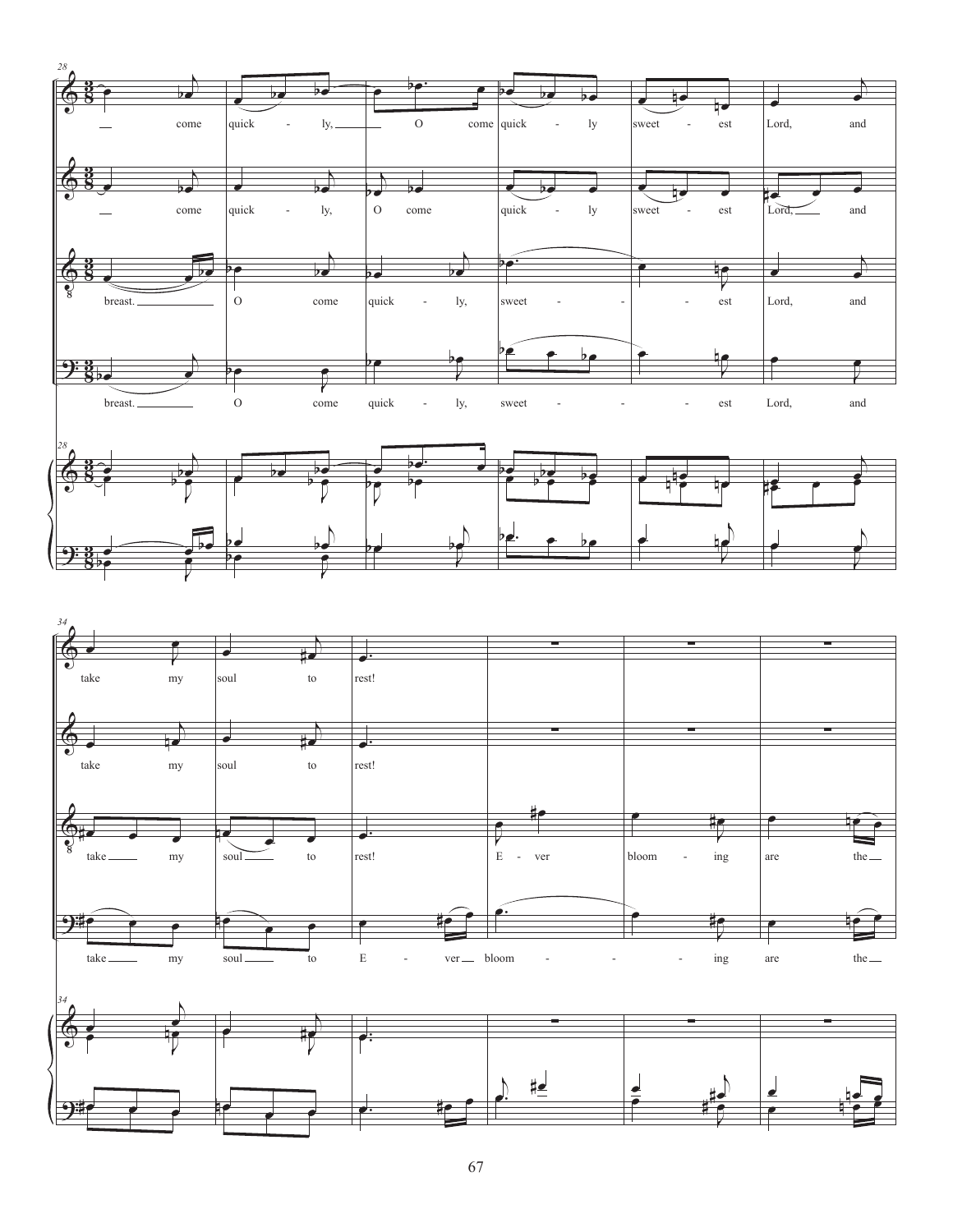



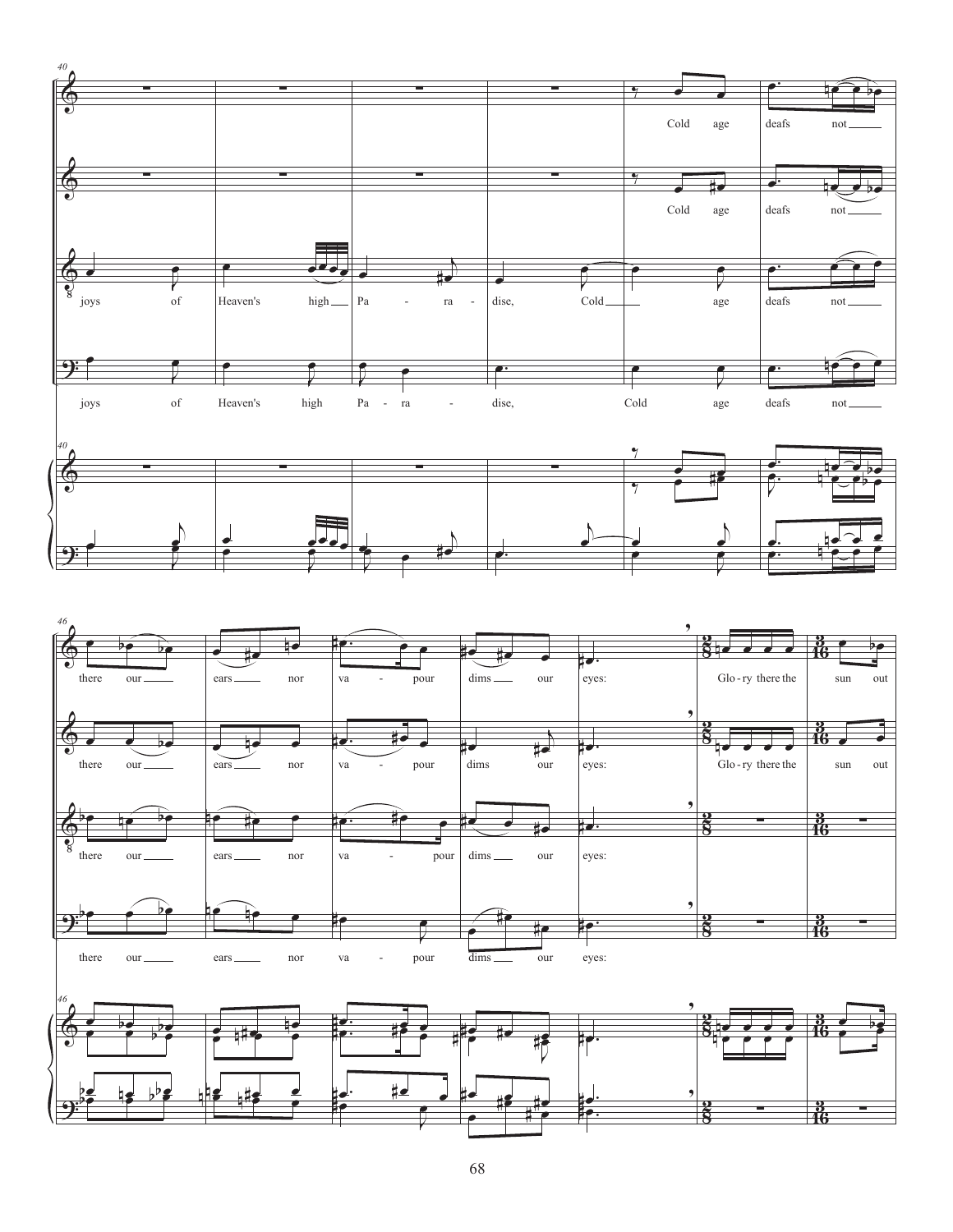